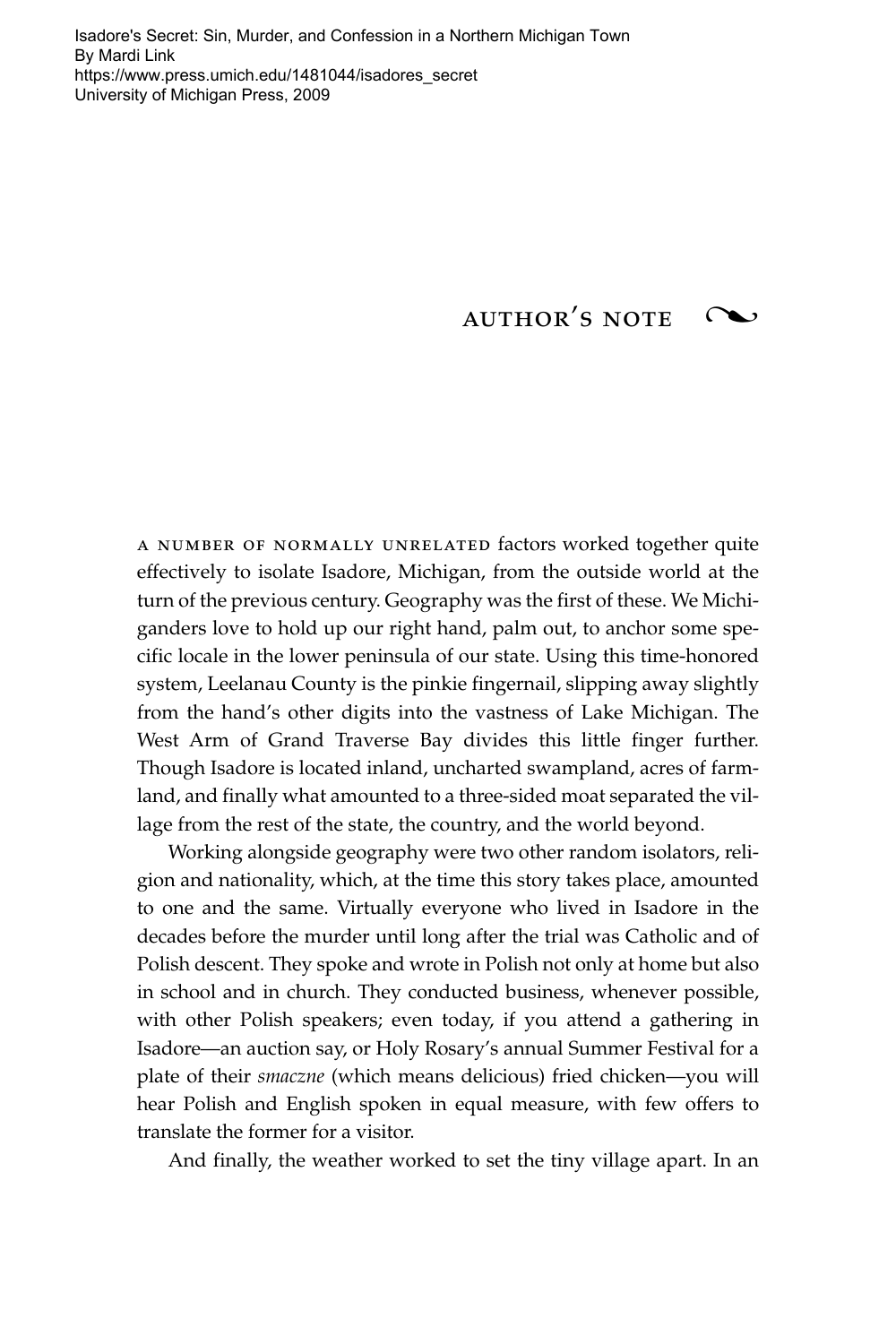average winter, more than ten feet of snow falls on this region from November to April; a hard winter could bring as much as fifteen feet, along with a near constant arctic wind and weeks of ice. In the early 1900s, roads were crude and cars still a novelty; even going short distances required skis, snowshoes, or a sleigh; traveling in or out of the region from late fall to early spring was a suicide mission. "It keeps out the riffraff," today's residents say proudly, of the northern Michigan winters. In Isadore at the time of this story, anyone not local was riffraff.

Into this remote northern village came two unmarried women who couldn't have been more different: one a gregarious and naive Catholic nun, and the other an uncompromising and joyless housekeeper. Within the isolation of Isadore, they separated themselves even further. The tiny church, school, convent, and rectory were yet their own island, and it was there that these two women found themselves living in the same household. The result would be sorrow of the worst sort.

Today in Isadore they refer to the crime as "the tragedy"—if, that is, they refer to it at all. Though the same last names that began appearing on headstones in the cemetery as early as the 1860s can be found on mailboxes of the living all along the roads leading in and out of Isadore, very few members of these pioneer families will talk openly about the event, even though it happened more than a century ago. One elderly woman pointed a bony finger at me and rasped, "You should be afraid of the evil eye." A force still feared in Isadore.

As a side note, it's worth mentioning that, for clarity's sake, I committed to a single spelling of the Polish surnames belonging to the people in this story. During my research I found multiple spellings of each last name on everything from gravestones to immigration papers to newspaper articles and even court documents. An early settled America dominated by English speakers had a difficult time with the consonant-heavy and lengthy Polish last names and often misspelled them.

So as not to confuse the reader, here Stella's full name is always spelled "Stanislawa Lipczynska," even though historical records document her name in a variety of incarnations including "Lypchinski," "Lypcrynska," "Lipinski," "Lipinska," etc. Likewise for the surname "Flees"; it has been spelled "Fleis," "Fleece," and even "Flies." To further confuse things, in the Polish language the suffix "ski" generally refers to a man, and "ska" to a woman, sometimes to a woman unat-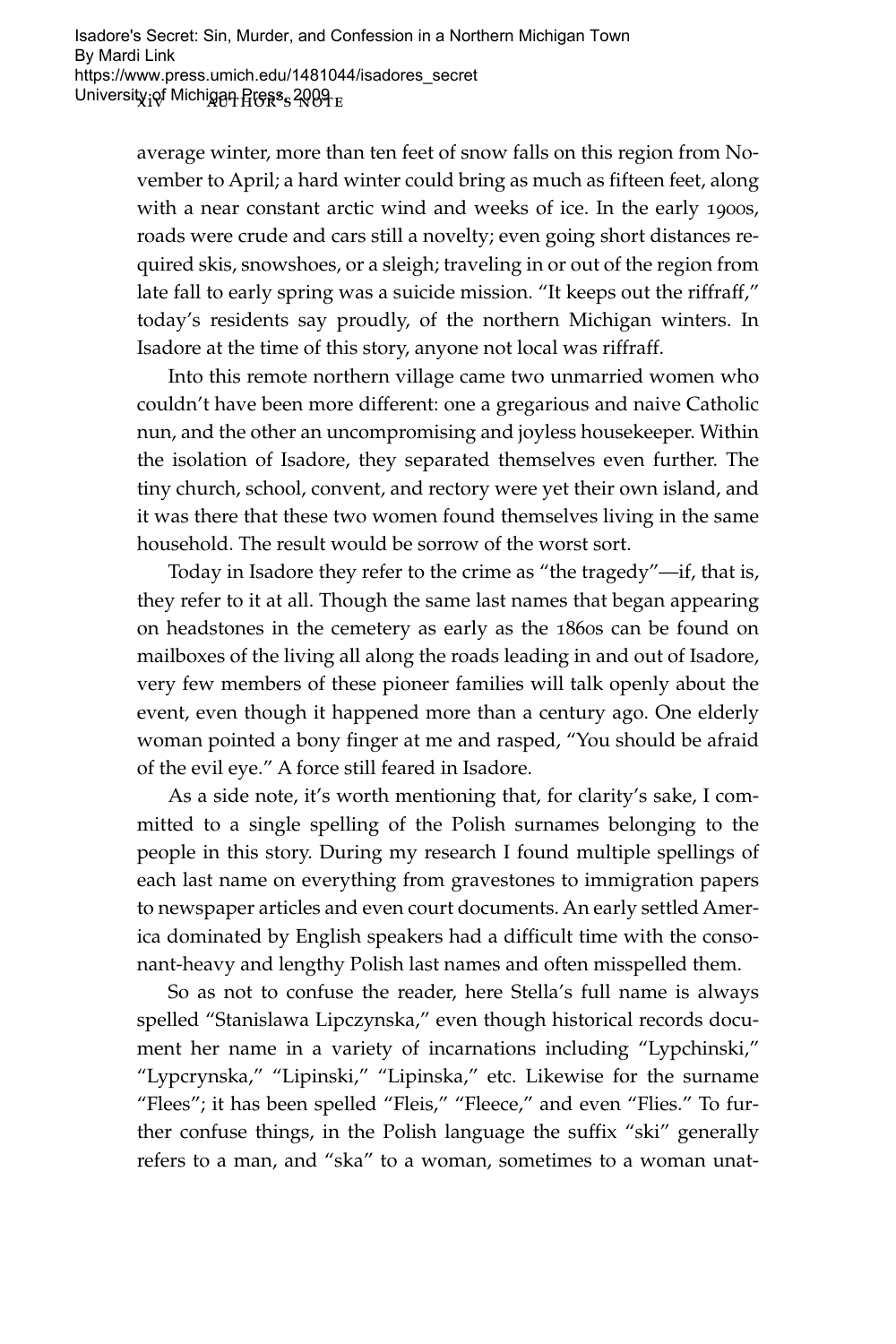tached to a man either because of youth, free choice, divorce, or widowhood, as was Stella's case. And, finally, the *J* in Sister Janina's name is pronounced like a *Y:* "Ya-nina."

The story I tell here is entirely nonfiction, pieced together from anonymous and attributed personal interviews, historic newspaper accounts, magazine articles, court documents, prison documents, police records, personal letters, family memoirs, priests' notes, sacramental records, church correspondence, and local histories; everything in quotation marks was spoken aloud and came from one or more of these sources.

While this story centers around a murder of the most ghastly sort, there is love here, too, and devotion, and religious fervor. There is sin, sex, torture, confession, and secrets. Every device imaginable for the darkest gothic novel appears in these pages, and yet this drama was not drawn from the imagination, but from tattered bits of fact confined, for more than a century, to local gossip and legend, and scattered historical records. This story is true, and yet somehow had escaped a thorough retelling until now.

The quotes that begin the sections (and can be found sparingly in the text) are taken from a battered copy of *The Nun's Rule,* by Bishop Richard Poore, Rev. James Morton, and Rev. Francis Aiden Gasquet, published in 1905 as part of The King's Classics series. I found it for \$1 at Holy Rosary's annual Attic Treasures sale.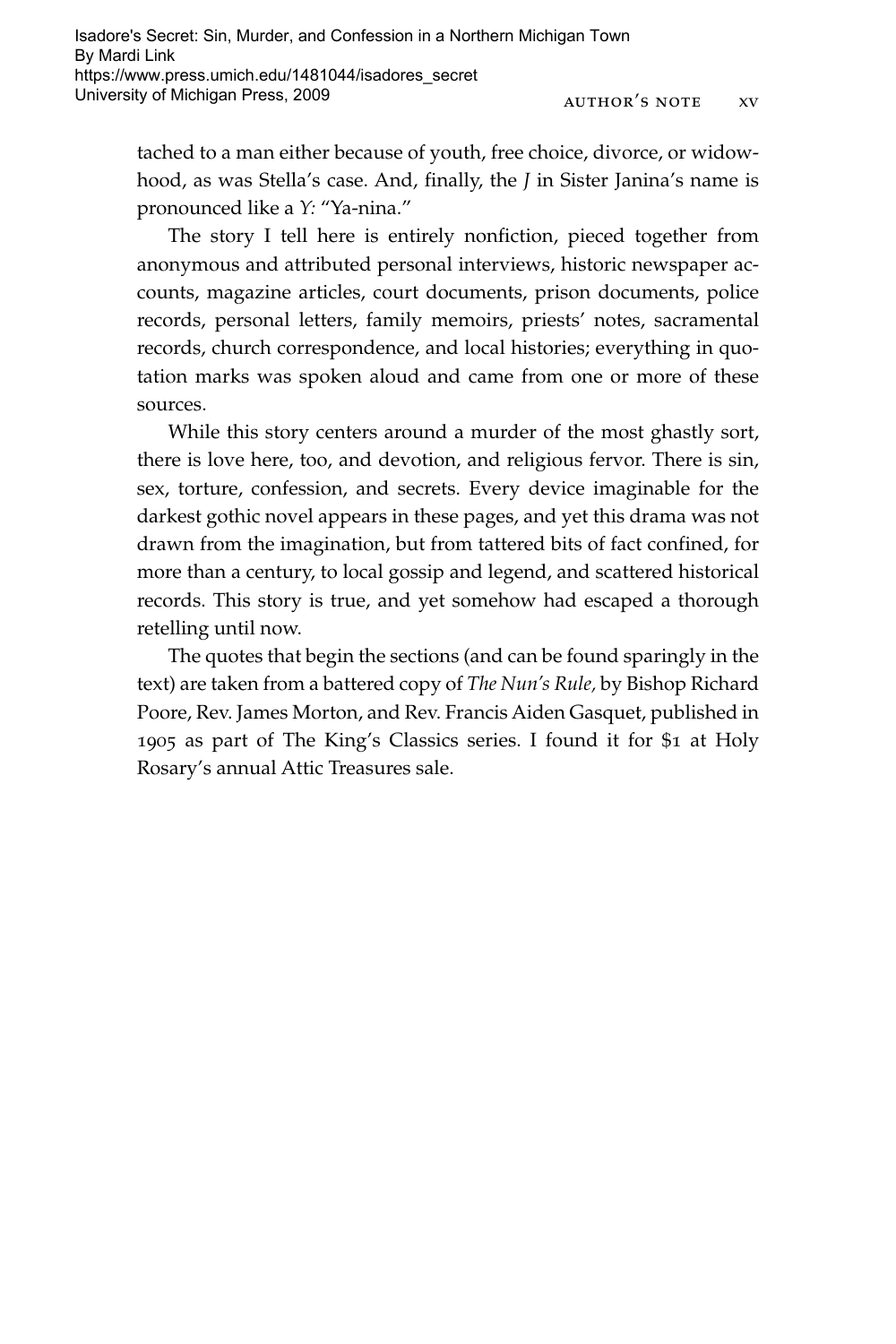Isadore's Secret: Sin, Murder, and Confession in a Northern Michigan Town By Mardi Link https://www.press.umich.edu/1481044/isadores\_secret University of Michigan Press, 2009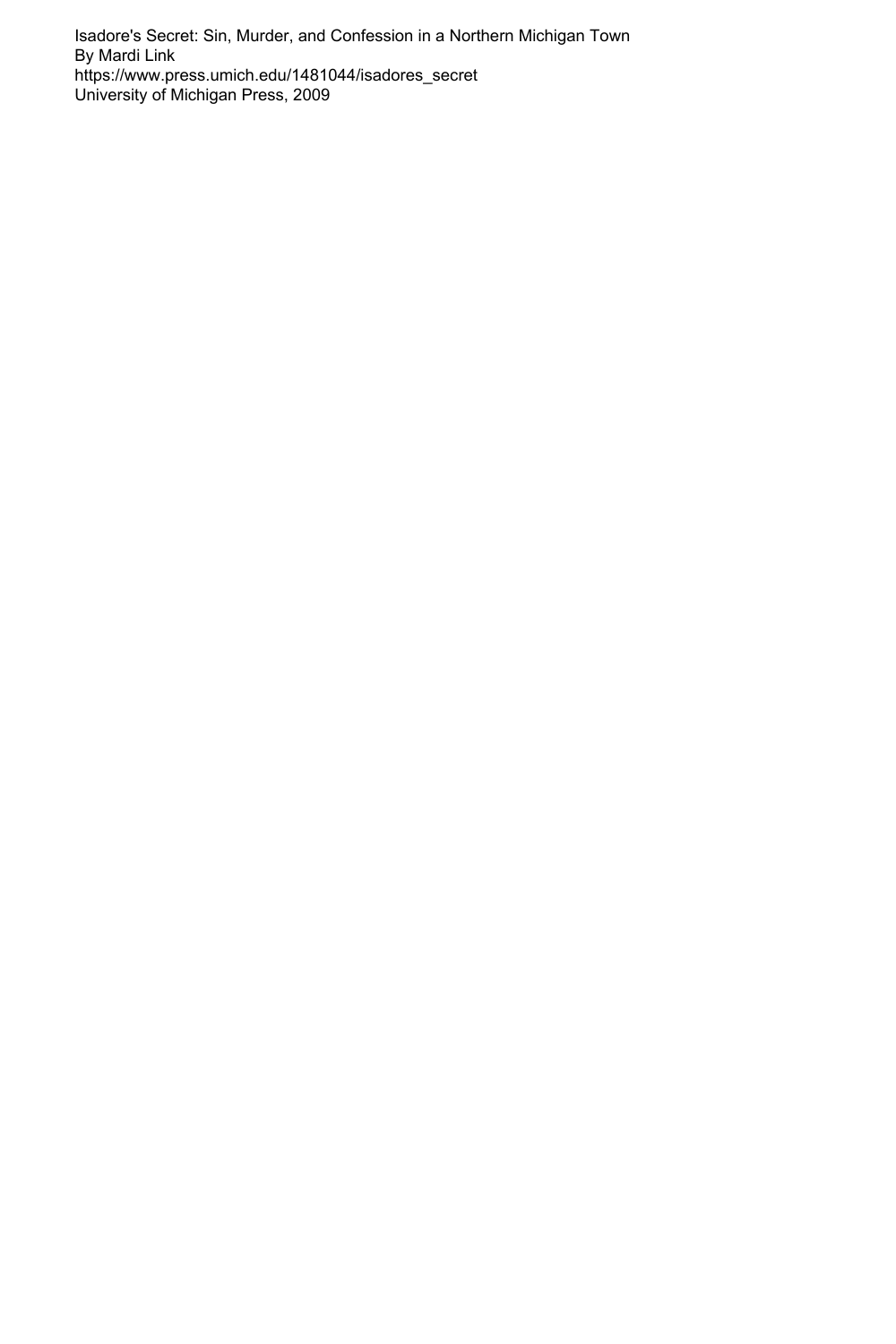## *Prologue: A Grave*

November, 1918

They are the devil's dirt-men, and wait continually in his privy. Thus, they are busy in this foul employment, and strive with each other about it. Such men stink in their stinking trade, and make every place stink that they come to.

*—The Nun's Rule*

swinging planks of lantern light shine through the musty air and onto the dirt floor of the church basement. The oddly glowing rectangles syncopate over the damp ground and illuminate even the darkest, stooped-down corners of the space beyond.

The shapes are out of place on this bright autumn afternoon. Outside, it is still daylight. Only an hour ago, the end-of-day voices of schoolchildren could be heard echoing over the grassy hillside as the students walked home together to neighboring farms. Down here in the dank, the only human sound is the ragged breathing of two men.

If not for this gruesome errand and their shared spiritual faith, these men would have nothing in common at all. They are separated from each other by class, motive, age, and vocation, and yet have been made temporary equals by the dread they now share.

One of the men, the young parish priest, holds a malignant rumor in his heart and the lantern handle in his hand. A hand that shakes without ceasing, causing the kerosene glow behind the light's glass chimney to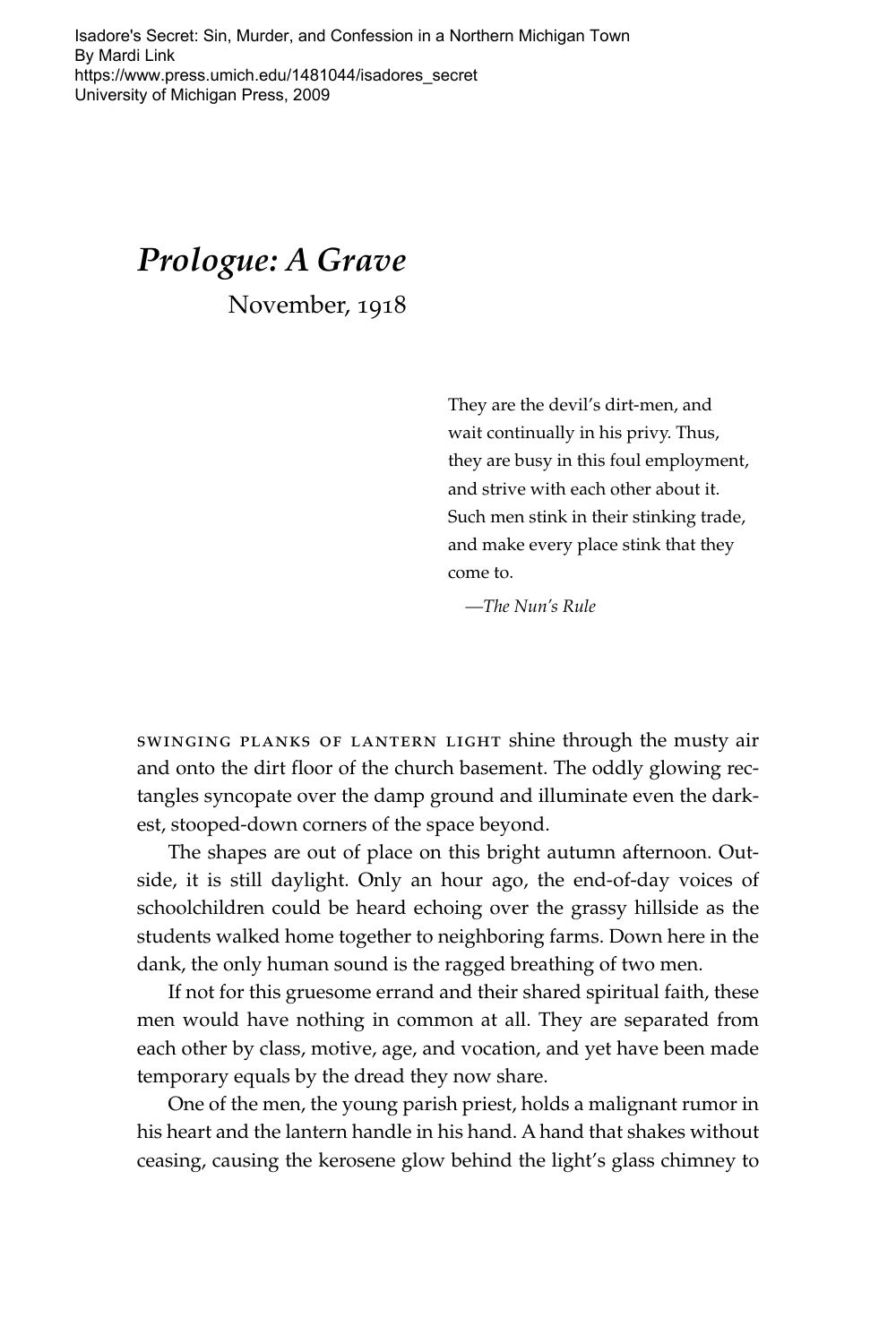illuminate its earthbound quarry unevenly. The other man, a laborer, is much older and has only recently been promoted to church sexton. He grips a hand-forged farm implement and slides it gingerly into the dirt. His tool is a potato fork; a shorter, squatter, less savage-looking cousin of the pitchfork. It is commonly used for bringing potatoes up out of the ground at harvest time without damaging them, and not for authenticating church gossip. Leaning nearby, against the basement wall, are two shovels, just in case.

Despite their differences, above ground these men belong completely to this place, in both body and soul. A glimpse of their faces anywhere in the sanctuary, the rectory, the school, the barn, or the gardens would be a welcome sight. The priest is the religious and cultural leader of an insular flock of immigrant Polish farmers in northern Michigan. He is well liked and respected for his handsome good looks and obvious spiritual fire. The sexton is appreciated too, for his consistency and practical skills. And today, by the priest at least, for his loyalty.

But here below, these men of Isadore are interlopers. Only trespassers would sneak silently into the church's sloped underbelly without witness to carry out such a sinful and secret errand as this one. Despite their tools, and their lantern, and their resolve, neither is equipped for the task at hand or for what is to come.

Still, the younger man watches while the older man labors. The grave they seek isn't deep, and they don't have to wait long before it is found. The pile of lumber that hid it for more than a decade is gone. The tines of the sexton's fork strike something hard and smooth and almost porcelain-like. A bone. A human thighbone.

The men share a long look at one another but say nothing. They each must know what the other is thinking. That the rumors are true. That the missing nun, their spiritual sibling and fellow attendant of God, did not run away from the convent, after all. She didn't turn her back on her calling and flee with a lover. She wasn't kidnapped and neither did she slip into madness like her mother, and wander into the swamp at the edge of the meadow. Instead, she was taken from them. And yet, she was also here all along.

The shovels turn out to be necessary. The priest puts down the lantern to help his sexton dig. With first the potato fork, and then the shovels, and finally their bare hands, the men find many more bones